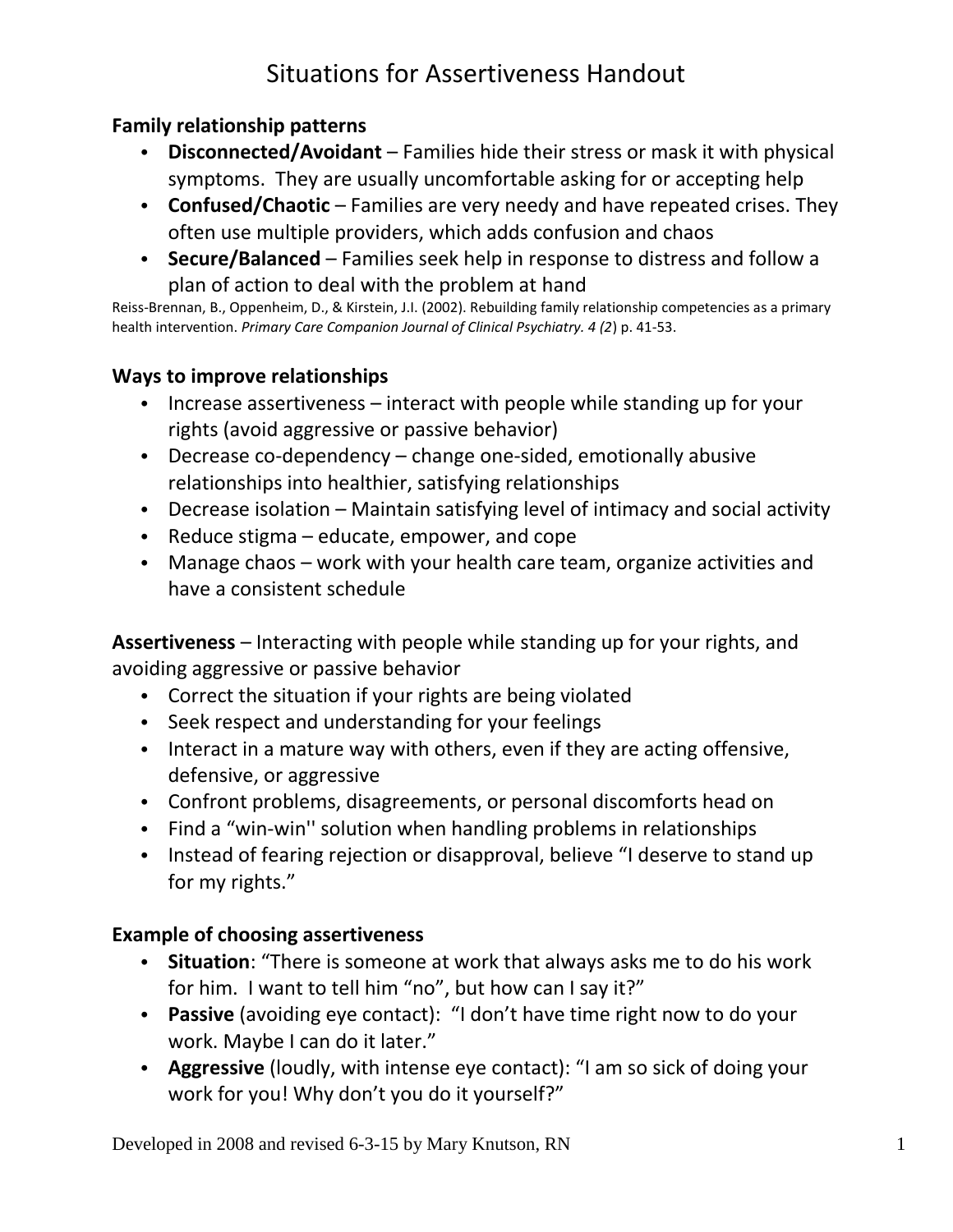- **Assertive** (Kindly, but firmly): "I am overwhelmed with my own work, and I don't have time to add more. If it would help, I can spend a few minutes answering your questions, but I can't do your project."
- An assertiveness Example: **DESC Scripting.** It stands for:
	- **D**escribing the situation
	- **E**xpressing what you are feeling
	- **S**pecifying what you would like to happen
	- **C**onsequences
- **Situation:** A mother asked her son to turn down the radio, but he was busy on the computer and didn't respond.
	- **Mother**: You are playing the music really loud again.
	- It's really making it hard for me to concentrate on what I am doing.
	- □ I need you to turn it down, please.
	- □ If you don't, I'll take the radio out of your room so I can control the volume.
	- **Son**: OK. I'll turn it down a little.
	- **Mother:** Thank you. Now I can get back to what I was doing.
- An assertiveness Example: **Broken Record Technique**
- **Situation:** A son got poor grades on his report card.
	- **Father**: I need to meet with you and your teacher today.
	- **Son**: I can't. I have too much homework.
	- **Father**: We need to find out why your grades dropped. I need to meet with you and your teacher today.
	- **Son**: It's just that the teacher doesn't like me. It's not my fault.
	- **Father**: Whatever the reason is, we have to solve it. I need to meet with you and your teacher today
	- **Son**: OK. I can stay at school and do my homework until the meeting. Just let me know what time the meeting will be.
- An assertiveness Example: **Using "I" Statements**
- **Situation:** It is getting harder to pay the bills every month.
	- **Husband:** The electric bill is too high. We need to stop using the clothes dryer because it costs too much. We can hang all the clothes outside to dry.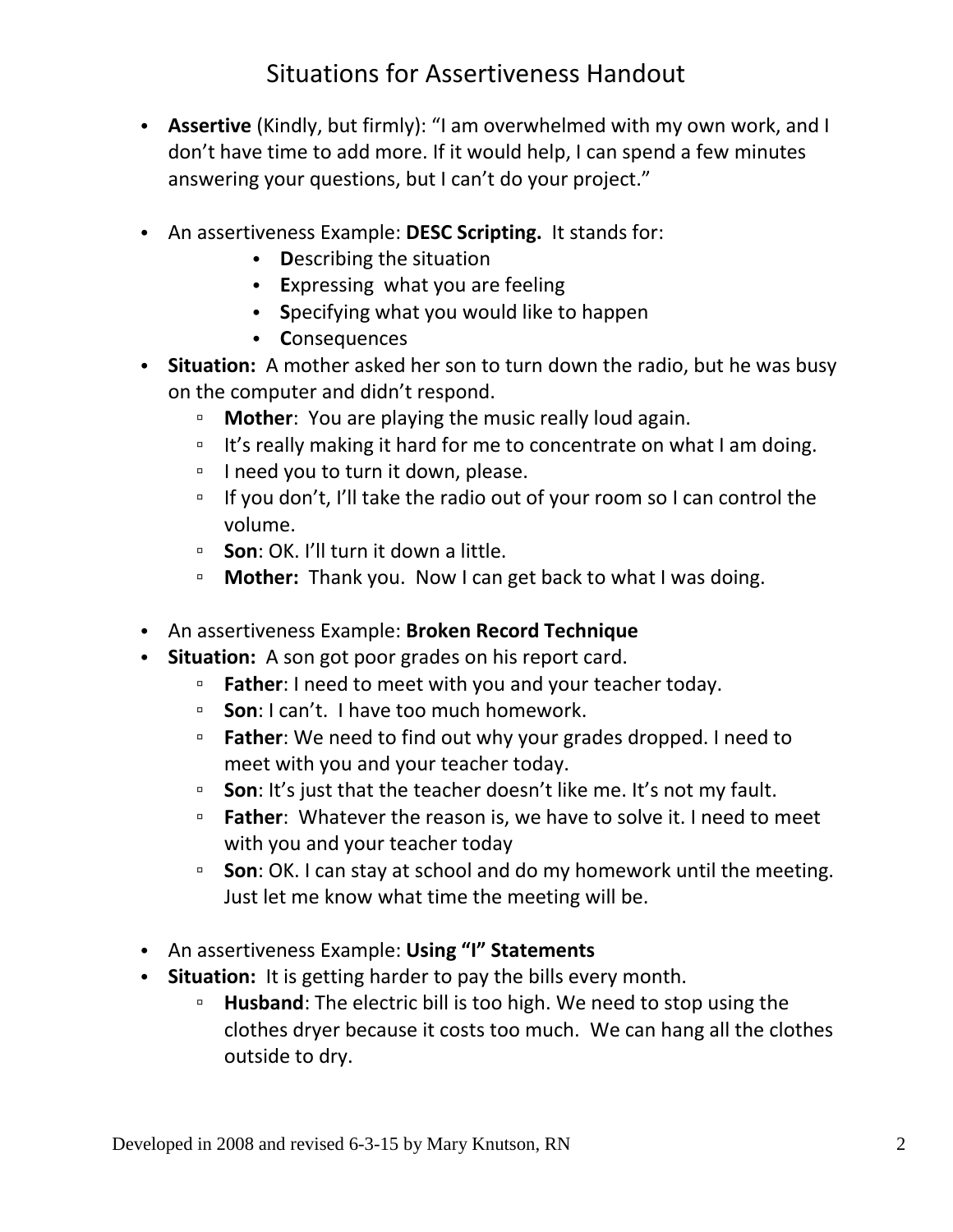- **Wife**: I need my clothes to look and smell nice for work. I don't like the way the clothes get stiff and wrinkled out on the clothesline.
- **Husband**: Every time you run the dryer, it costs money.
- **Wife:** I think it is worth the money if I can keep my work clothes looking like new.
- **Husband:** But something has to be done about the electric bill.
- **Wife**: Even if I use the dryer for my clothes, I will be extra careful to turn the lights and TV off whenever they are not being used. I would be very willing to save some money that way.
- An assertiveness Example: **Fogging**
	- Stay calm when someone is criticizing you.
	- You may agree with parts of the statement that may be fair or useful
- **Situation:** A husband is complaining a lot, but the issue is not exactly what it sounded like at the beginning of the argument
	- **Husband**: I'm tired of taking care of the kids after school while you are at work. You should be here to cook supper and help with their homework.
	- **Wife**: I know I have been working a lot lately. You seem to be taking good care of them. They are good kids, but they do need a lot of attention.
	- **Husband**: You are missing out on your kids' lives when you work so much. They will think you don't care about them.
	- **Wife**: I wish I could work less, too. It might be possible if you got a job that has health insurance.
	- **Husband**: But that won't happen.
	- **Wife**: Then we need to do our best to work together as a team. I will do what I can to spend more time with them when I am not working. I will make or plan something for supper before I go to work. Our children know that I love them, and the reason I am working is to take care of them.
- Assertiveness Example: **Negative Assertion (Agree in Part)**
	- **Husband**: The house is dirty. I need your help!
	- **Wife**: I admit I am not as good of a housekeeper as your mother. I am more comfortable with the "lived in" look.